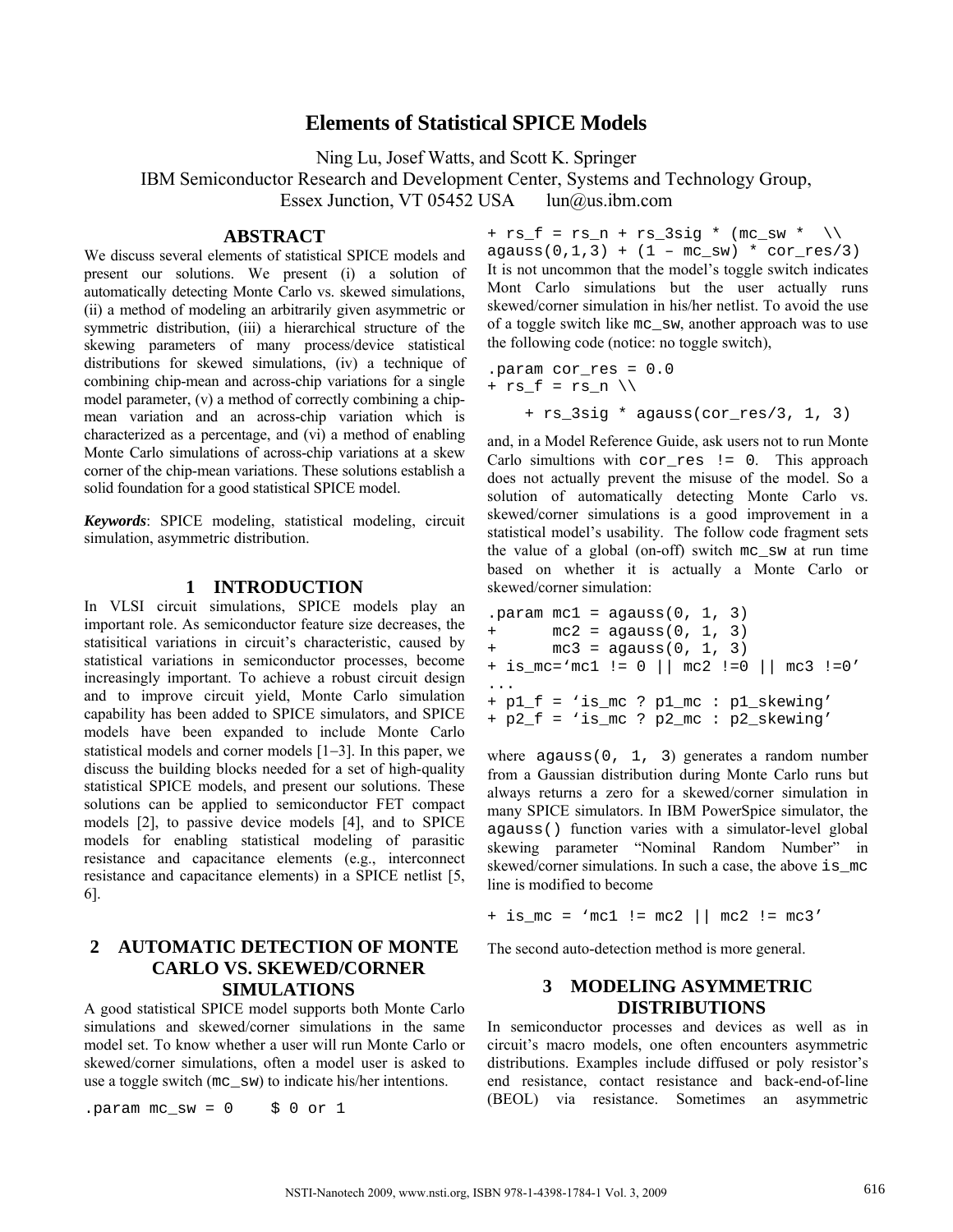distribution can be severely asymmetric. The above are distributions known at model construction time. There are also cases in which a statistical distribution could be either asymmetric or symmetric when the model is used. An example is the parasitic capacitance distributions generated by a parasitic extraction (PEX) tool. A SPICE model in a compact model set which supports such a PEX tool needs to handle both asymmetric and symmetric distributions. A good asymmetric distribution solution needs to handle a distribution from symmetric to moderately asymmetric to very asymmetric. When a skewing parameter is continuously varied from one end to the other, the resulting behavior in the asymmetric distribution should change monotonically and smoothly.

For an asymmetric distribution *y*, let *n* be its nominal value, *b* be its  $3\sigma$  best-case value, and *w* be its  $3\sigma$  worst-case value. The "3*σ* best-case value" can be either the 3*σ* maximum value or the  $3\sigma$  minimum value of the distribution *y*. When *y* is moderately asymmetric, such as when  $[\max(b, w) - n]/[n]$  $-$  min(*b*, *w*)] is less than 5, one could find many nonlinear mapping relations to map *y* to a symmetric distribution *x*. For example,  $y = x^2$ ,  $y = x^3$ ,  $y = e^x$ ,  $y = xe^{ax}$ , etc. However, most of them can not handle very asymmetric distributions without becoming non-monotonic. To handle a very asymmetric distribution *y*, we consider a solution (mapping equation) of the form,

$$
y(g; b, n, w) = n + C\left(\frac{1}{1 + \alpha g} - 1\right),
$$
 (1)

where *g* is a symmetric distribution centered at  $g = 0$ . It is easy to see that the mapping between *y* and *g* is always monotonic. The singularity of function  $1/(1 + \alpha g)$  at  $\alpha g = -1$ gives the capability of the mapping relation (1) to handle a very asymmetric distribution. By construction this equation satisfies:

 $y(0; b, n, w) = n$ , We further require it to meet:

 $y(1; b, n, w) = b$ , (2a)

$$
y(-1; b, n, w) = w.
$$
 (2b)

It is straightforward to determine the two coefficients in (1),

$$
\alpha = \frac{w + b - 2n}{w - b},\tag{3a}
$$

$$
C = \frac{2(w-n)(n-b)}{w+b-2n}.
$$
\n(3b)

In Eq. (1), *g* is agauss(0, 1, 3) (i.e., a Gaussian distribution with mean 0 and standard deviation 1/3) in Monte Carlo simulations, and takes value 0 at nominal and varies between −1 at the  $3\sigma$  worst case and +1 at the  $3\sigma$  best case in skewed simulations. On the first glance, the mapping relation (1) is not applicable for a symmetric distribution in which  $w + b = 2n$  because the equation for *C* is singular in this case. However, a further examination shows that the degenerate factor  $(w + b - 2n)$  in both the denominator and numerator of Eq. (1) can be cancelled out, leading to

$$
asym(g; b, n, w) = n + \frac{2(w-n)(b-n)g}{w-b+(w+b-2n)g}.
$$
 (4)

Figures 1 [6] and 2 illustrate a particular example of this mapping. When a given distribution is symmetric,  $w + b =$ 2*n*, asymmetric mapping relation (4) becomes symmetric,  $sym(g; b, n, w) = n + (b - n)g$ . (5)

The compact expression in (4) is easy for implementation in a SPICE model and is efficient in circuit simulations.

Other types of mapping relations which can handle very asymmetric distributions can be constructed in a form similar to Eq. (1) by using functions with singularities. The following are some examples:

$$
y_1(g; b, n, w) = n + C\left(\frac{1}{(1 + \alpha g)^m} - 1\right), \quad m > 0,
$$
  
\n
$$
y_2(g; b, n, w) = n + C\ln(1 + \alpha g),
$$
  
\n
$$
y_3(g; b, n, w) = n + C[\tan(\frac{1}{4}\pi + \alpha g) - 1],
$$
  
\n
$$
y_4(g; b, n, w) = n + C[\cot(\frac{1}{4}\pi + \alpha g) - 1],
$$
  
\n
$$
y_5(g; b, n, w) = n + C[\sec(\frac{1}{4}\pi + \alpha g) - \sqrt{2}],
$$
  
\n
$$
y_6(g; b, n, w) = n + C[\csc(\frac{1}{4}\pi + \alpha g) - \sqrt{2}],
$$
  
\n
$$
y_7(g; b, n, w) = n + C[\coth(1 + \alpha g) - \coth(1)],
$$
  
\n
$$
y_8(g; b, n, w) = n + C[\csch(1 + \alpha g) - \csch(1)].
$$

Two coefficients *C* and *α* are determined by two nonlinear equations in (2). Figure 3 plots several mapping relations in Eqs. (6) for the same *b*, *n*, and *w* values as in Fig. 2.

# **4 HIERARCHICAL STRUCTURE OF THE SKEWING PARAMETERS OF MANY PROCESS DISTRIBUTIONS**

In skewed/corner simulations, for ease of use, it is preferred to limit the number of skewing parameters even though the number of underlying statistical process parameters is very large. For example in many circuits it may be sufficient to simply skew resistors between high and low resistance. However in some cases it may be important to skew one type of resistor high and another type low. More detailed control is also needed to support an optimal corner [7] and/or to support an efficient method of corner model generation. So we desire one independent skewing parameter for each independent Monte Carlo distribution. A solution for these two opposing requirements is to establish a hierarchical structure of the skewing parameters of many process distributions. By default, a higher-level skewing parameter controls many lower-level skewing parameters. When specified, however, a lower-level skewing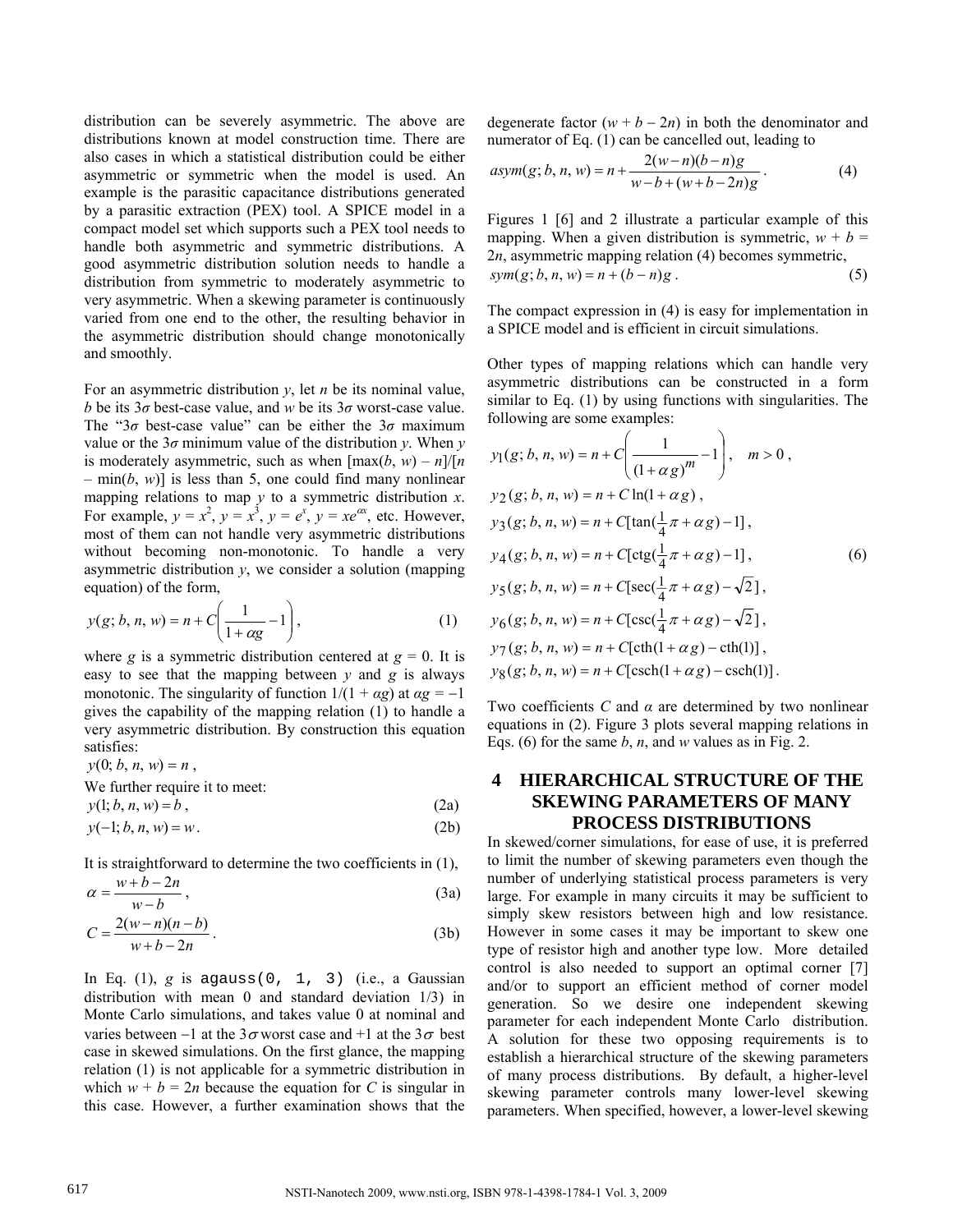parameter takes precedence over its higher-level skewing parameter. The following code fragment is part of a hierarchical structure of skewing parameters. Here it is for a family of unsilicided resistors (using cor\_res). Family members include N+ diffusion resistor and P+ poly resistor, etc. Each of resistor has a sheet resistance distribution (using ndrs\_sigma, ppcrs\_sigma), an end resistance distribution (using ndre\_sigma, ppcre\_sigma), etc.

```
.param cor_res = 0.0 $ Typical range: 
+ ndrs_sigma = cor_res $ [-3, +3] 
+ ndre_sigma = cor_res 
+ ppcrs_sigma = cor_res 
+ ppcre_sigma = cor_res 
... 
+ ndrs mc = agauss(0, 1, 3)
+ ndrs f = 'ndrs_n + ndrs_3sig \ \ \ \ \ \ *(mc_sw ? ndrs_mc : ndrs_sigma / 3)' 
+ ndre_mc = agauss(0, 1, 3)
+ ndre_1bm1w = 'mc_sw ? ndre_mc \\ 
                          : ndre_sigma / 3' 
+ ndre_f = \text{asym}(ndre_lbm1w, \setminus \setminusndre min, ndre n, ndre max)
... 
+ ppcrs_mc = agauss(0, 1, 3)
+ ppcrs_f = 'ppcrs_n + ppcrs_3sig \\ 
  *(mc_sw ? ppcrs_mc : ppcrs_sigma / 3)' 
+ ppcre_mc = agauss(0, 1, 3)
+ ppcre_lbmw = 'mc_sw ? ppcre_mc \ \ \ \ \ \ : ppcre_sigma / 3' 
+ ppcre_f = \text{asym}(ppcre_lbm1w, \ \ \ \ \ \ \ ppcre_min, ppcre_n, ppcre_max)
```
For a SPICE simulator (e.g., IBM PowerSpice) which does not allow overriding a variable (on the right side of an equal sign), the following code segment illustrates a second approach:

```
.param cor_res = 0.0 
+ ndrs_sigma = 1e35 $an impossible value 
... 
+ ndrs_sigma_f = ndrs_sigma == 1e35 ? \\ 
                   cor_res : ndrs_sigma 
+ ndrs_f = 'ndrs_n + ndrs_3sig \ \ \*(mc_sw ? ndrs mc : ndrs_sigma_f / 3)'
```
With the establishment of a hierarchical structure of the skewing parameters with an independent skewing parameter for each statistical model parameter in a compact model, designer A can easily explore the overall effect of variations of resistors' resistance on his circuit by varying the higherlevel skewing parameters cor\_res, etc. Such a structure also allows designer B or model developers first to find the sensitivity of a performance target on each statistical model parameter, and then to set each of the lower-level skewing parameters ndrs\_sigma, ndre\_sigma, ppcrs\_sigma, and ppcre\_sigma, etc. to different values (either to arrive at an optimal  $3\sigma$  corner for a single performance target or to find a common  $3\sigma$  corner for multiple performance targets).

## **5 MODELING THE COMBINED EFFECTS OF CHIP-MEAN AND ACROSS-CHIP VARIATIONS**

**Combining chip-mean and across-chip variations for a single model parameter.** Both chip-mean (CM) and acrosschip variations (ACV) of a model parameter *p* contribute to its total variations. Examples include FET channel length and width, Vth0, etc. In a statistical model, this is enabled by

$$
p_i = n + \sigma_{cm} G + \sigma_{acv} g_i , \quad i = 1, 2, 3, \cdots,
$$
 (7)

when the variable  $p$  (say, Vth0) is treated as completely uncorrelated between different instances of the same type device. Here each of *G* and *gi* is an independent normal distribution of mean 0 and standard deviation 1. The index *i*  ranges over all instances of the parameter. Alternatively, when the parameter  $p$  (say, channel length and width) is treated as completely correlated between device instances, it is enabled by

$$
p_i = n + \sigma_{cm} G + \sigma_{acv} g_0 , \quad i = 1, 2, 3, \cdots.
$$
 (8)

The total variation of *p* is  $\sigma_p = \sqrt{\sigma_{cm}^2 + \sigma_{acv}^2}$  in both cases. For some model parameters (e.g., channel length and width) or circuits (e.g., ring oscillator) representation in a macro model), one can model them as random-correlated when two instances are located nearby but model them as randomuncorrelated when the two instances are located far apart. In between, one can model the degree of correlation decreases with increasing separation [8].

**When an across-chip variation is characterized as a percentage of the mean value.** Sometimes the amount of across-chip variation of a model parameter (e.g., the mobility in a FET model) or the mismatch amount of a device characteristic is characterized as a percentage of the mean value of the parameter. This is most often modeled as the product of the chip-mean part and a mismatch multiplier,

$$
p_i = (n + \sigma_{cm} G)(1 + \sigma_{mm} g_i), \quad i = 1, 2, 3, \cdots.
$$
 (9)

This modeling method, however, introduces an un-expected coupling ( $\sigma_{cm}G\sigma_{mm}g_i$  term) between systematic (i.e., chip mean) variation  $\sigma_{cm}G$  and random variation  $\sigma_{mm}g_i$ . The correct modeling approach should be [9]

$$
p_i = n + \sigma_{cm} G + n \sigma_{mm} g_i , \quad i = 1, 2, 3, \cdots.
$$
 (10)